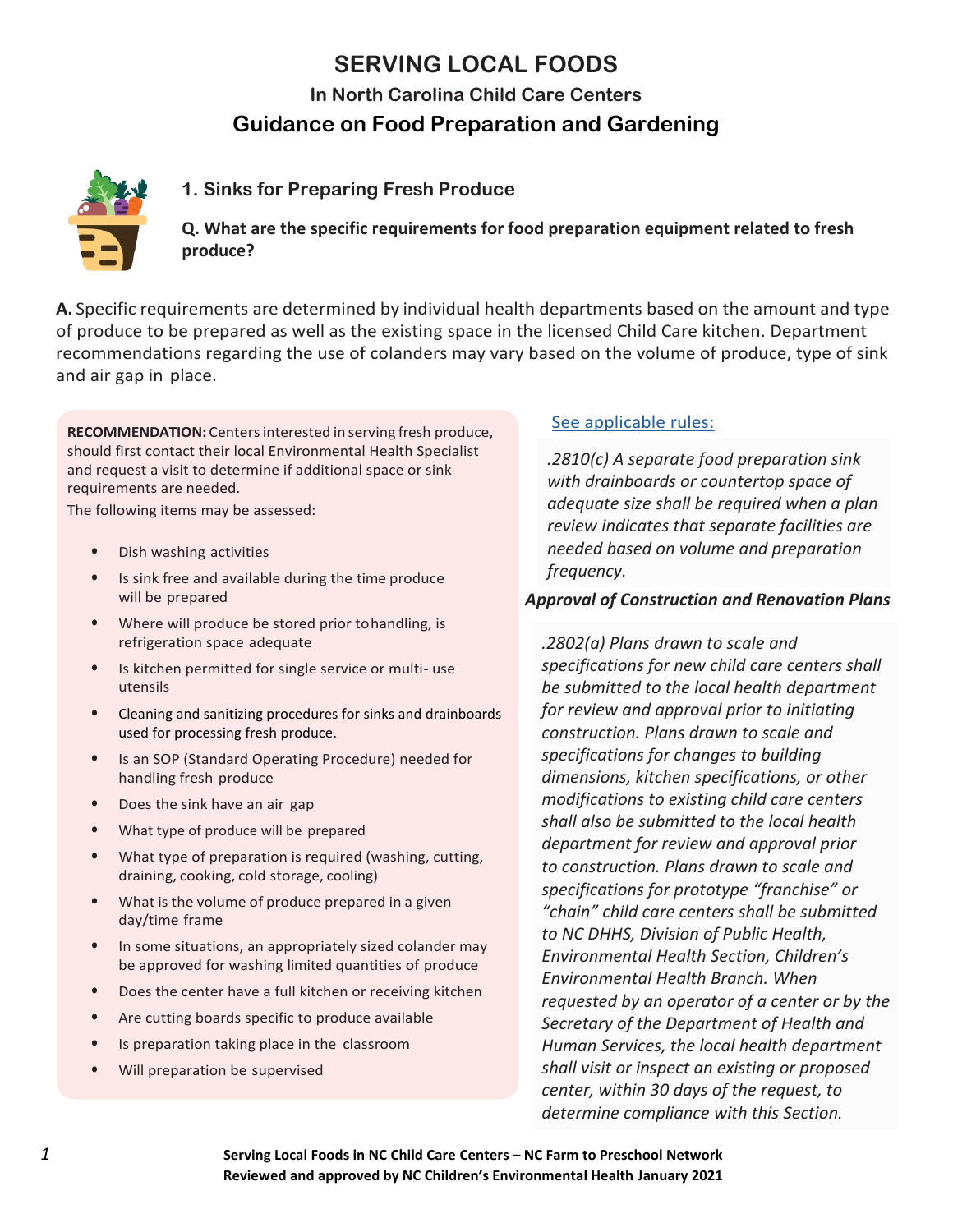#### **ADDITIONAL NOTES:**

.2810(c) may require the addition of a vegetable prep sink in child care center kitchens based on preparation, volume, and frequency. Having a vegetable prep sink may alleviate some of the problems encountered during inspections.

A center that has an approved 2 or 3 compartment kitchen sink properly plumbed could use one of the compartments for washing produce. Any sink vats and drainboards used for washing fruits and vegetables would have to be properly washed and sanitized prior to use. No other washing, soaking or drying activities should be occurring in other sink compartments or on the drainboards of the sink due to the risk of cross-contamination from splash or drip.

It is recommended to post instructions by the sinks indicating proper sanitizing and usage procedures. Colanders should be used to keep produce off the bottom and sides of the sinks. Kitchen staff, including any floaters or temporary workers, must be properly trained to work in the kitchen with produce.

As a best practice, a logbook should be kept and made available for inspection to record information regarding the source and type of produce and refrigerator temperatures.

For more information on sinks and air gaps, click [here](https://cefs.ncsu.edu/wp-content/uploads/Air-Gap-3-compartment-sink-diagrams.pdf).

#### **2. Preparation of rawproduce**



**Q. Are there any additional rules or specific guidance about food preparation specific to raw vegetables and fruits, whether they are grown in a child care center garden or purchased locally?**

**A.Guidance provided** in the Federal Food Code states that once **cut**, leafy greens,tomatoes, and melons are considered potentially hazardous foods. Centers should be aware that these foods must be properly handled and stored in refrigeration once cut. Please consult with your Environmental Health Specialist for **additional** guidance.

#### [See applicable rules:](https://ehs.ncpublichealth.com/docs/rules/401432-1-SanitationRulesForm.pdf)

*.2807(a) In child care centers, the preparation of food shall take place only in the approved facilities or space equipped as required in Rule .2810 of this Section.*

*(b) Food shall be prepared with the least possible manual contact,with utensils, and on surfaces that have been cleaned, rinsed, and sanitized prior to use in order to prevent crosscontamination.*

*(c) Food contact surfaces and utensils shall be cleaned and sanitized after preparing raw foods, prior to preparing readyto-eat foods and after any interruption of operations in which contamination may have occurred.*

*(d) Raw fruits and raw vegetables shall be washed with potable water before being cooked or served.*

#### **ADDITIONAL NOTES:**

Cut leafy greens are identified under federal and state food code as products requiring time and temperature control for safety. Cut greens support the growth of pathogens and require refrigeration to slow microbial growth. Refrigerators, both commercial and domestic, should maintain a temperature of 41°F or below. (Childcare Rules require 45°F.)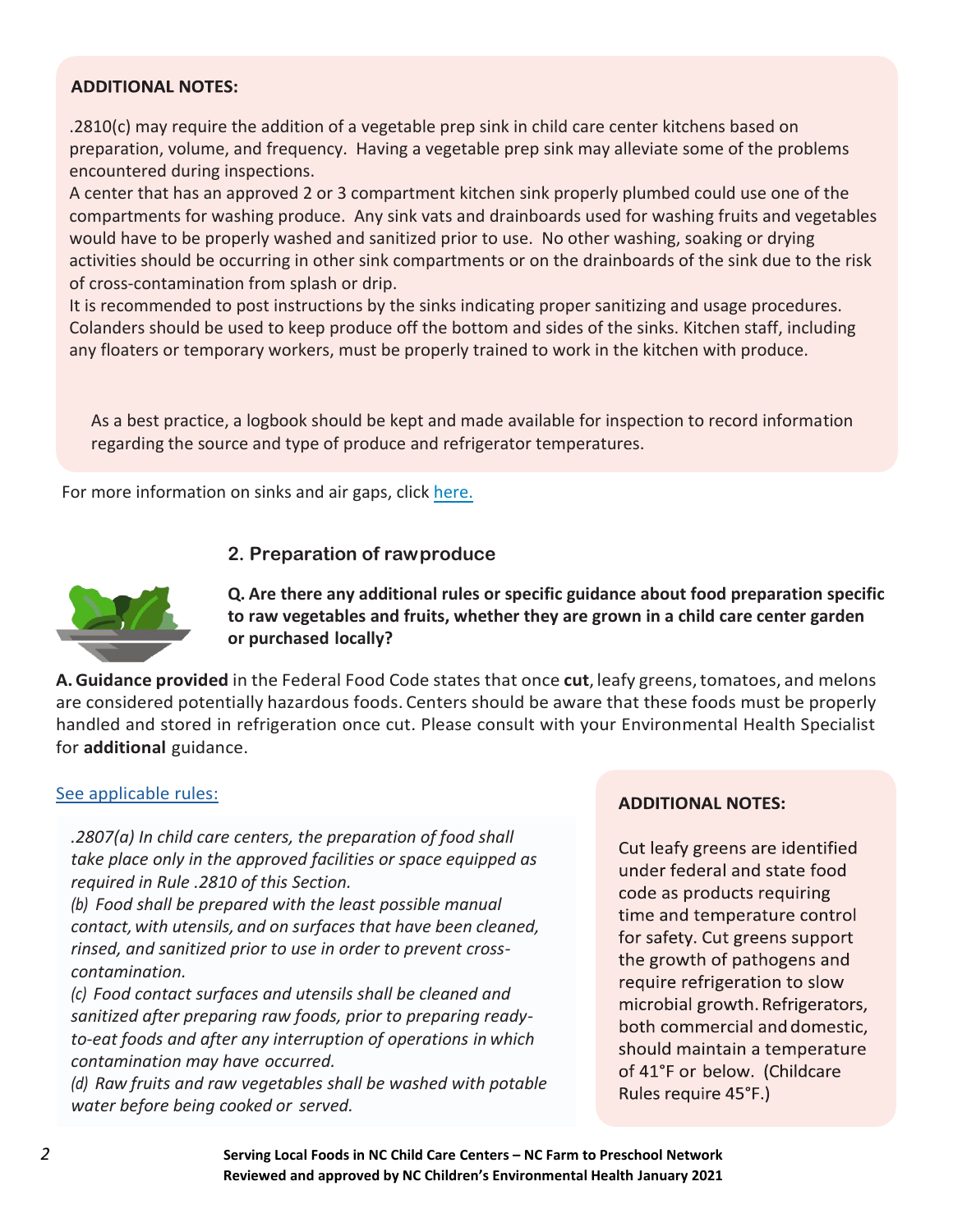**3. Child Care Gardens**



**Q. Are there any rules that prohibit onsite child care gardens, other than specific instances noted in the rules?**

**A.** No, however we offer a few suggestions:

- It is strongly recommended that gardens not be planted adjacent to building foundations because of the possibility of termite and pesticide treatments to the foundation soil and lead-based paint on exterior pre-1978 building components.
- Materials used in the construction of garden borders should be rated by the manufacturer as nonhazardous and safe for use in gardens. A useful website is: [https://www.cpsc.gov/s3fs-public/270\\_0.pdf](https://www.cpsc.gov/s3fs-public/270_0.pdf)
- Be mindful to harvest ripened fruits and vegetables to prevent them from falling to the ground and attracting scavenging animals that can be difficult to control and may spread disease.
- Children must wash their hands after any outdoor activity, which includes gardening.
- Gardens should not be placed over septic drain fields.

## **B. Are there specific restrictions to fertilizers or pesticides used in child care gardens?**

**A.** Although not prohibited, the use of pesticides in gardens is not recommended for licensed child care programs. Read labels to ensure that if used, children can safely help with harvesting unwashed produce. If fertilizers or pesticides are used, they must be stored according to the storage requirements of 15A NCAC 18A.2820.

## **ADDITIONAL NOTES:**

Pesticides & fertilizers need to be locked. Read warnings on containers. Toxic plants must be inaccessible to children. A list of toxic plants is online here: [https://www.ncpoisoncontrol.org/-/media/nc](https://www.ncpoisoncontrol.org/-/media/nc-poison-center/documents/plant-brochure_final.pdf)[poison-center/documents/plant-brochure\\_final.pdf](https://www.ncpoisoncontrol.org/-/media/nc-poison-center/documents/plant-brochure_final.pdf)

## [See applicable rules:](https://ehs.ncpublichealth.com/docs/rules/401432-1-SanitationRulesForm.pdf)

*.2831 (d) Only those pesticides which have been registered with the U.S. Environmental Protection Agency and the North Carolina Department of Agriculture and Consumer Services shall be used. Pesticides shall be used in accordance with the directions on the label and shall be stored in a locked storage room or cabinet separate from foods and medications. Pesticides shall not be applied or used when children are present in the area.*

*.2831(i) Grass,fruit and vegetable gardens, vines on fences, and other vegetation needs to be maintained in a manner which does not encourage the harborage of vermin.*

*.2803(b) Children shall wash hands upon arrival at the child care center; after each diaper change or visit to the toilet; before eating meals or snacks; before and after water play; after outdoor activity; and after handling animals or animal cages. Except for diapering and before eating meals or snacks, hand sanitizing products may be used in lieu of handwashing while children are outdoors if hands are washed upon returning indoors.*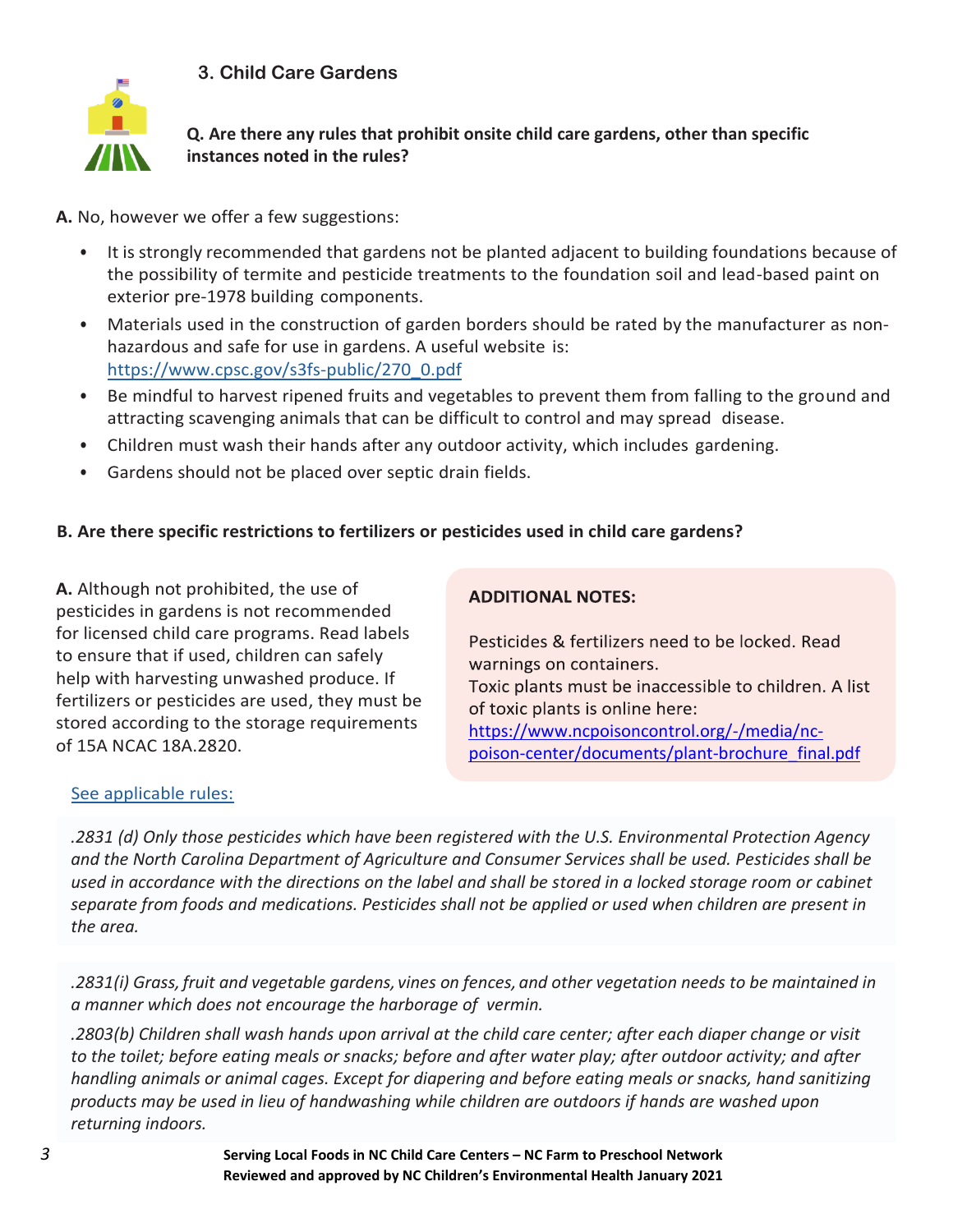*.2820(b) All corrosive agents, pesticides, bleaches, detergents, cleansers, polishes, any product which is under pressure in an aerosol dispenser, and any substance which may be hazardous to a child if ingested, inhaled, or handled shall be kept in its original container or in another labeled container, used according to the manufacturer's instructions and stored in a locked storage room or cabinet when not in use. Locked storage rooms and cabinets shall include those which are unlocked with a combination, electronic or magnetic device, key, or equivalent locking device. These unlocking devices shall be kept out of the reach of a child and shall not be stored in the lock. Toxic substances shall be stored below or separate from medications and food. Any product not listed above, which is labeled "keep out of reach of children" without any other warnings shall be kept inaccessible to children when not in use, but is not required to be kept in locked storage. The product shall be considered inaccessible to children when stored on a shelf or in an unlocked cabinet that is mounted a minimum vertical distance of five feet above the finished floor.*



### **4. Composting**

**Q.Are child care centers allowed to compost, aslong asthey follow rule 15A NCAC 18A .2831?**

**A.** Yes, composting is allowed. Composting areas must be covered and maintained to prevent attracting or encourage breeding of rodents or vermin.Worm bins, often used to assist in composting, must also be kept covered.

### [See applicable rules:](https://ehs.ncpublichealth.com/docs/rules/401432-1-SanitationRulesForm.pdf)

*.2831 (b) Effective measures shall be taken to keep uncontained insects, rodents, and other vermin out of the child care centers and to prevent their breeding or presence on the premises. Traps shall only be placed in areas inaccessible to children.*

*(h) Any composting areas shall be covered and maintained to prevent attracting rodents or vermin.Worm bins shall be kept covered.*



## **5. Preparing fresh produce in the classroom**

**Q. Are there any restrictions to preparing fresh produce in the classroom, providing the produce is properly washed in the kitchen before being brought to the classroom? For example, if the cook washed an assortment of apples in the kitchen and sent them to the classroom, could the teacher cut them up for a taste test in the classroom?**

**A.** If the classroom is equipped with an approved food preparation area and handwashing procedures are followed, fresh produce may be prepared in the classroom. The food preparation area must include a food preparation hand wash sink, cleanable countertop space, and if needed, refrigeration.